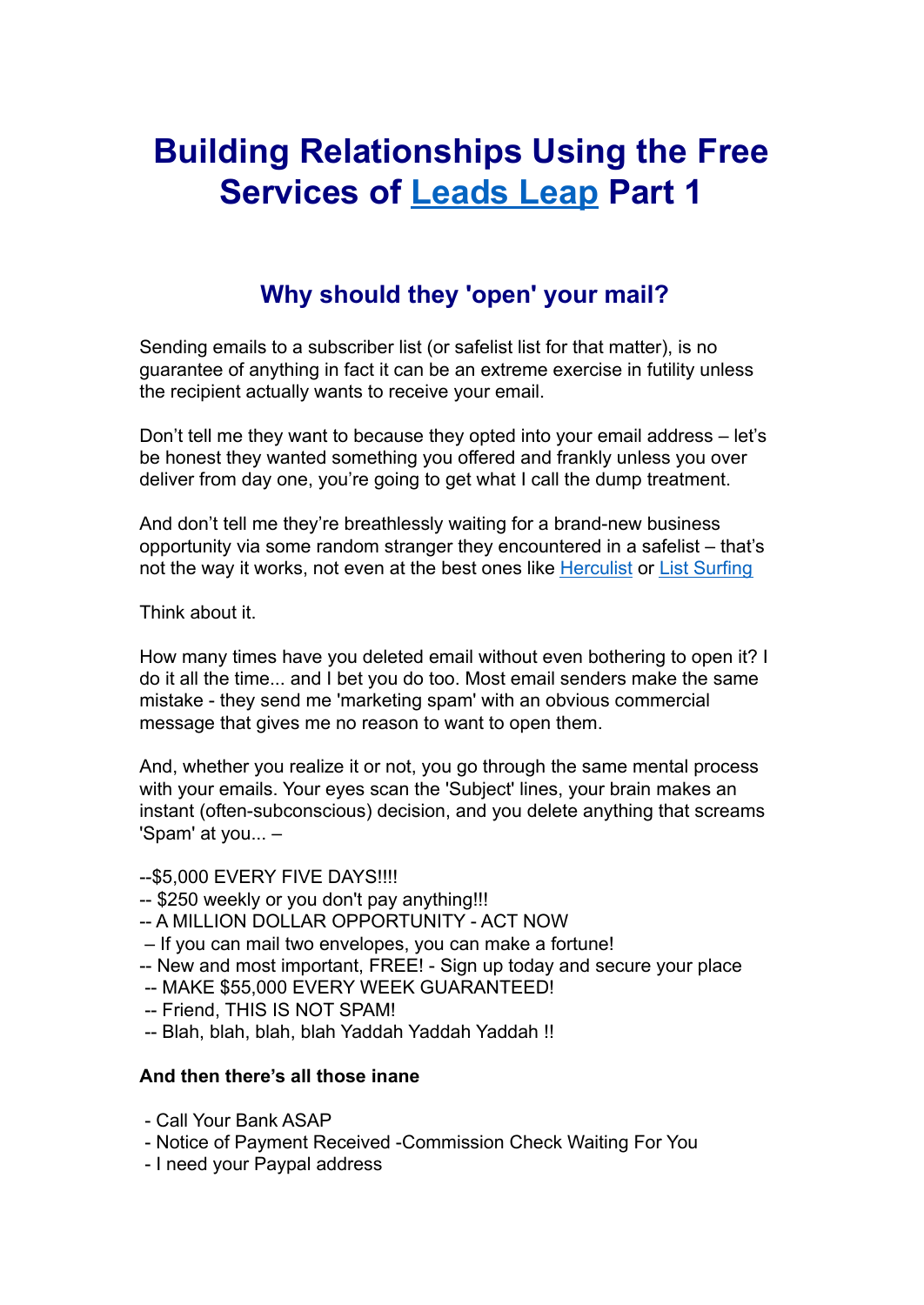Admit it now.

They're screaming 'WASTE OF TIME' and *encouraging* me and you to unsubscribe So please understand this vital lesson now...

#### **YOUR 'SUBJECT' IS THE MOST IMPORTANT PART OF YOUR EMAIL**

Because your email campaign is doomed if people delete your message without ever reading it! Your subscribers aren't waiting for your email. They will also have an inbox full of legitimate messages like yours, as well as business-related e-mail, plus personal messages from friends and family, plus the usual collection of spam.

With so many messages to sort through, they're going to do exactly the same as you and I would, and delete anything that doesn't catch their eye and appeal to them personally.

Effective subject lines do not "SHOUT" at you. They address you personally and offer a clear benefit that makes you want to read the email.

Now look at your own efforts and try to be honest with yourself...

• How many of your own e-mails and newsletters have your subscribers deleted because they saw nothing in the subject line that convinced them it was in THEIR interests to read what you had to say?

• How many of your emails have been trashed because the recipient assumed it was spam?

• How many of your emails have been trashed because the reader didn't recognize who they were from?

• How many of your emails could you have saved simply by rewriting the subject line? Probably a lot more than you think!

• Does your subject line force the reader to open and read your message? • Is it impossible to ignore.

• Does the recipient think, "I've just got to read this?"

• Does your subject line answer the question, "What's in it for me?" And yet there is a fairly simple set of rules that will almost 'guarantee' a meteoric increase in the number of emails that get opened...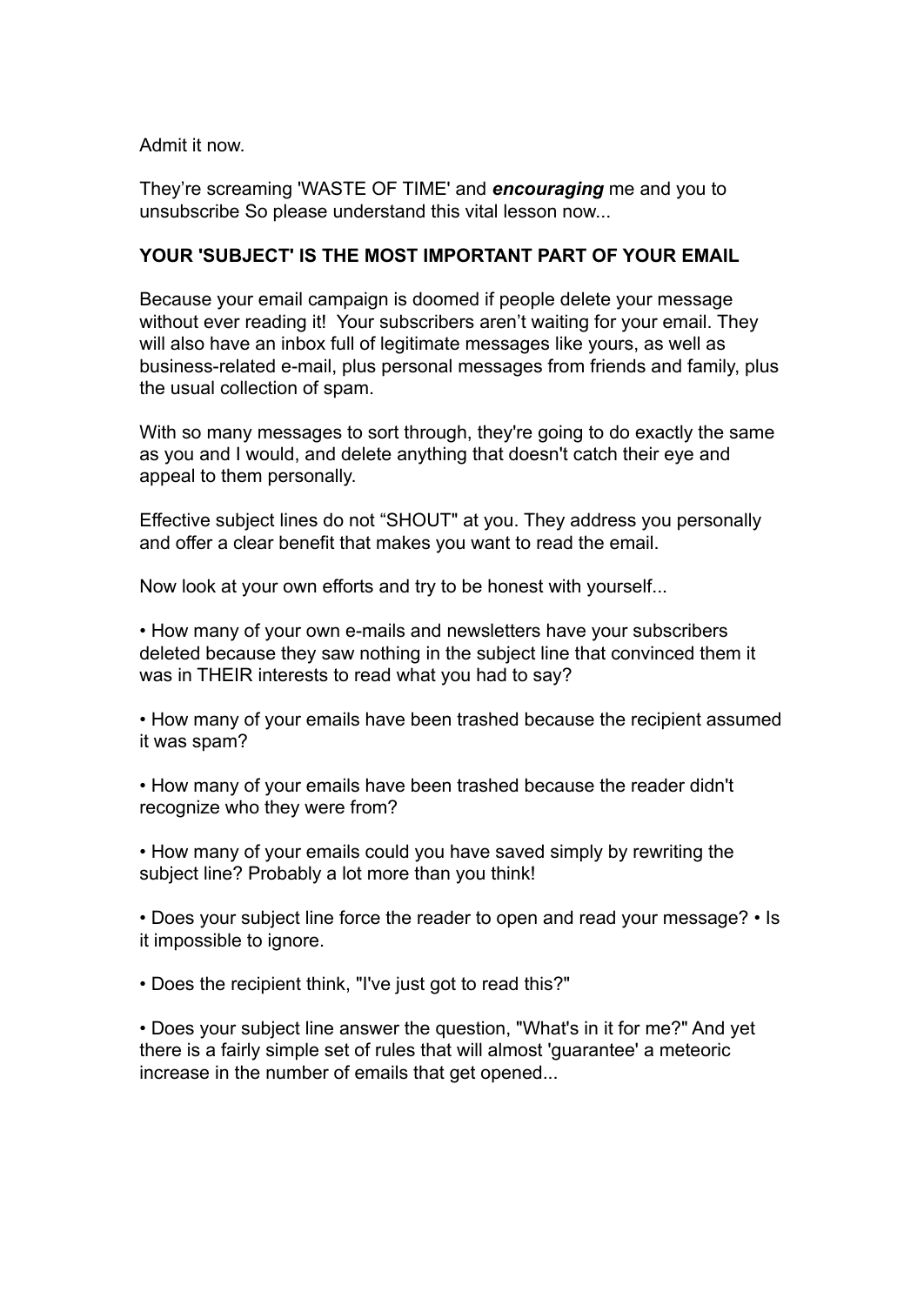## *1. Where you can, use your subscriber's real names*

Personalized emails are 65% more likely to be opened than those that aren't. There is no other single technique that will boost your response rate as much as this, and that's why every e-mail campaign you send should include a personalized subject line whenever possible.

Use the name occasionally in the body of the email, too. Using someone's name makes them feel as though they have a relationship with you. And nothing gets a person's attention faster than 'hearing' their own name!

This way, instead of having a subject line that says (for example),

"The secret is just a click away", you can place the variable before the subject

 $\sim$ firstname $\sim$  the secret is just a click away so that each and every subscriber will read their own name like,

Graham, the secret is just a click away or

Angela, the secret is just a click away etc.

It really is as easy as that. With most PRO safelist memberships, you can personalize your mailing... it's an awesome feature and, if you have it, you should USE IT! If you cannot personalize your mailings, start with the word "Hi", or "Hello" or something like that. I prefer to use G'day – it's almost part of my brand. This is just polite. Remember you are always dealing with a person

## *2. Keep the subject short*

Remember, you have but a split second to catch your reader's attention, so KEEP IT SHORT. As well as that, most e-mail clients have a maximum length of about 50 characters, and even the greatest subject line on earth will be wasted if it gets cut off!

Try to limit your subject lines to 40 characters (about 4 or 5 words) or less. And remember, the average first name is already about 8 characters long, so your 'message' needs to be no more than about 30-35 characters (including spaces). The key here is to say enough to make the reader curious without disclosing too much information. Make them want to open it.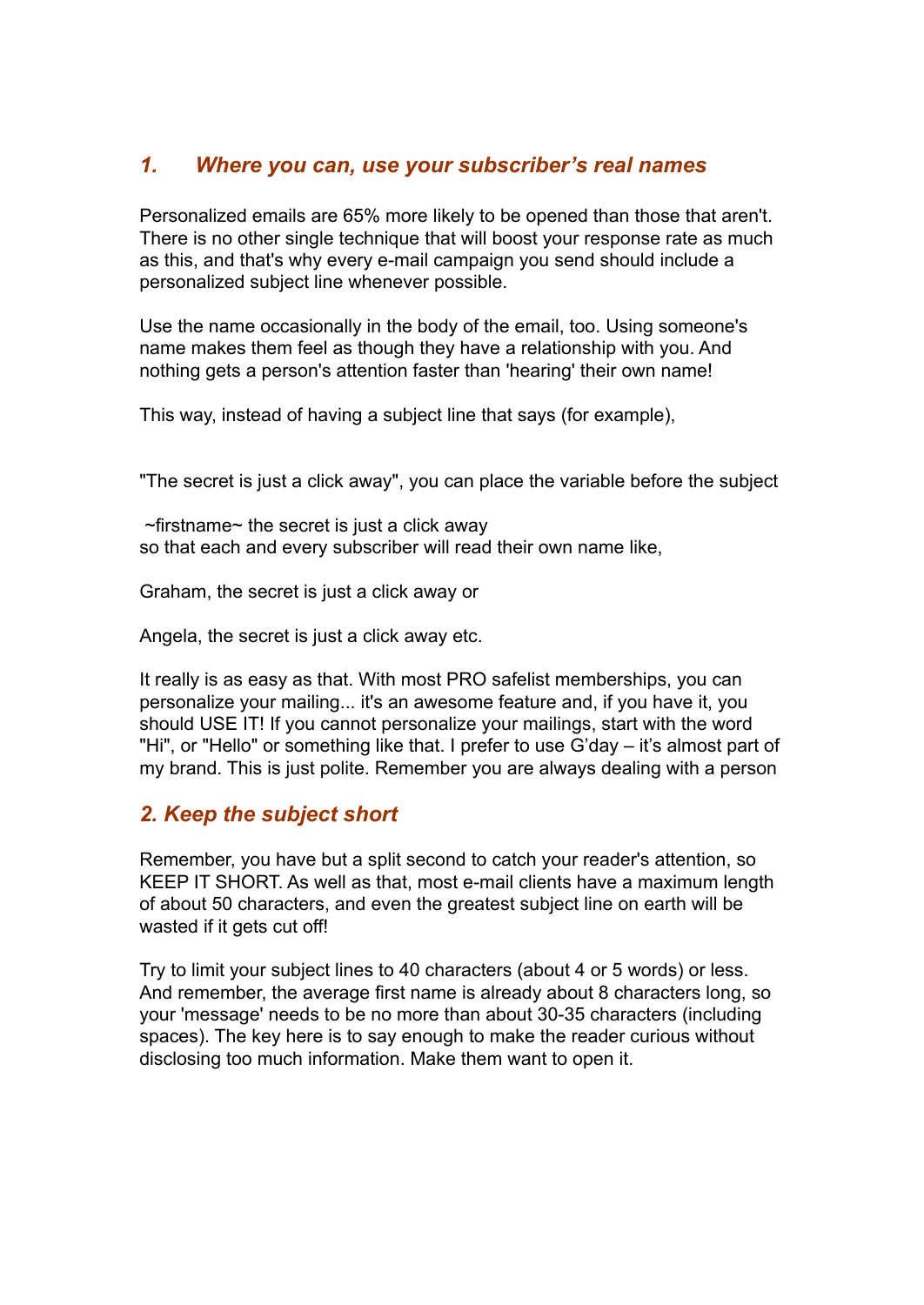## *3. Don't use CAPITALS!!*

In addition to non-personalization, there are three sure signs that an e-mail is commercial or even spam...

- 1. A SUBJECT LINE THAT'S ALL CAPITAL LETTERS
- 2. A Subject Line With Capitalized First Letters
- 3. A Subject Line With Lots Of Exclamation Marks!!!!!!

Spammers 'love' capital letters and exclamation points. If you do the same, I can guarantee that (rightly or wrongly) people will assume your message is spam...

Not only do capital letters and exclamations give out 'bad vibes' by making subscribers feel that you're shouting at them, but they also make the subject harder to read. So why do it?

The more your subject line reads like a personal e-mail from a friend, the more chance your message will be opened. Not only that, exclamation marks and dollar signs substantially increased the chances of your mail being flagged as spam by the filters. And, for sure, they are going to set off warning bells in the minds of the recipients.

## **SUBMIT FREE Herculist PLUS ADS NOW**

## *4. The four sure-fire attention grabbers*

There are four ways in which you can make your subject line grab your reader's attention

- 1. Make the reader curious
- 2. Create a sense of urgency
- 3. Share some news or make an announcement
- 4. Clearly demonstrate a benefit to the reader

#### **1. Make the reader curious**

You can write subject lines that arouse the reader's curiosity, but the first paragraph of your email MUST make it clear what the connection is between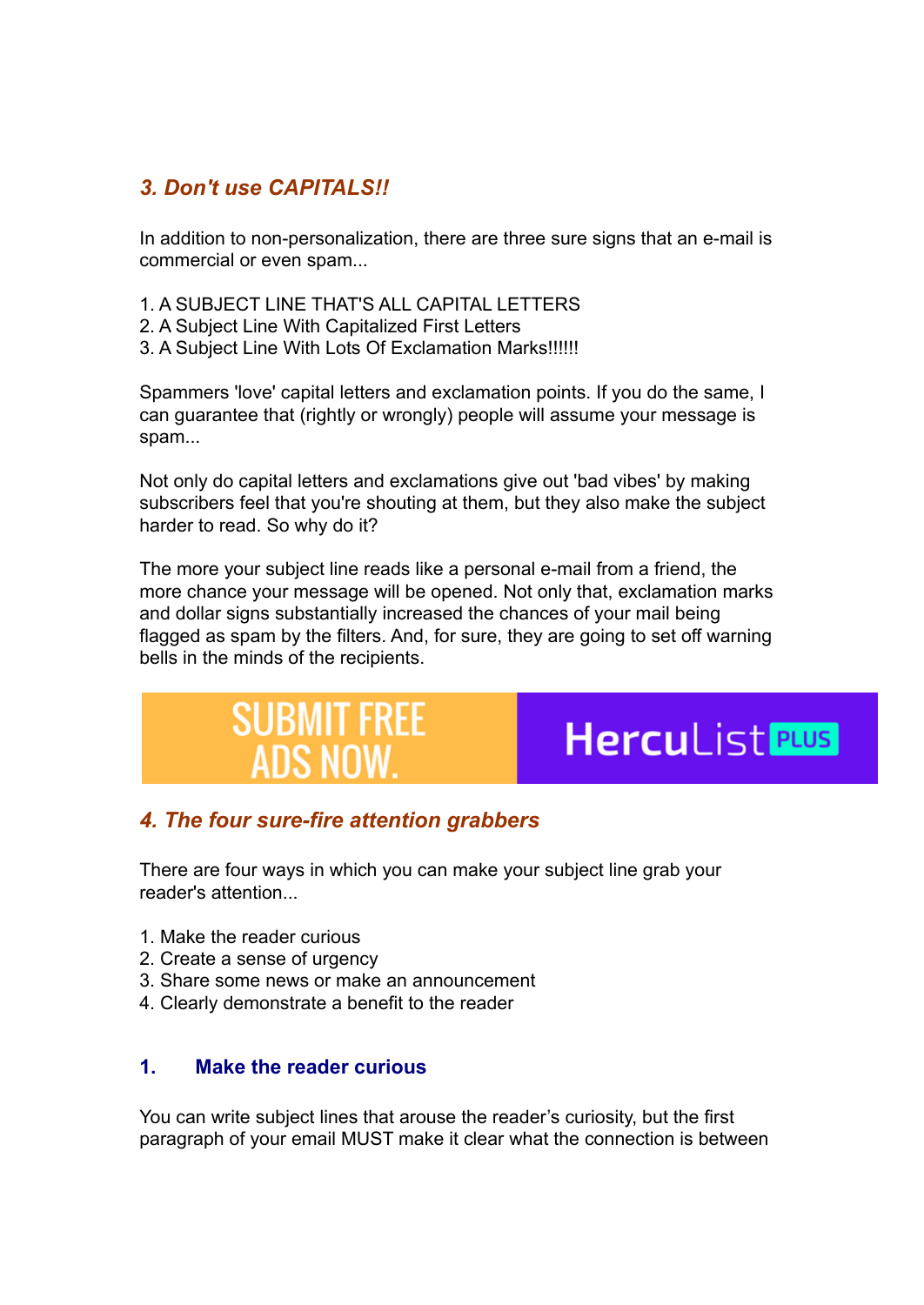the subject and the body text. Otherwise, your reader will feel cheated and will not respond to your mail the way you want him or her to do.



**=========================**

**DON'T CHEAT**! Don't be tempted, for example, to write "Congratulations, you've just won first prize", then write an email about joining your downline in some program or other. That's a spammer's trick, and people are wise to it.

**==========================**

*The easiest way to make a reader curious is to suggest that they are missing out on something important...*

- ~firstname~, this one's my favourite
- ~firstname~, are you making this common mistake?
- ~firstname~, did you miss out before?
- ~firstname~, rattle my cage and see what happens
- ~firstname~, here's my response

It's important when using this technique to leave something to the imagination by posing a question (real or imaginary) that the reader simply can't answer.

#### **2. Create a sense of urgency**

You'd better believe this... URGENCY is the best way to get people to react spontaneously. And you can create urgency in your subject lines either by limiting time or quantity.

- ~firstname~, only 24 hours left
- ~firstname~, it's now or never
- ~firstname~, there are just 20 copies left
- ~firstname~, I'm only releasing 10 copies
- ~firstname~, only for the next ten people to read this email

Urgency is especially effective if you have already promoted a product, and decide to do a follow-up

• ~firstname~, we have only two places left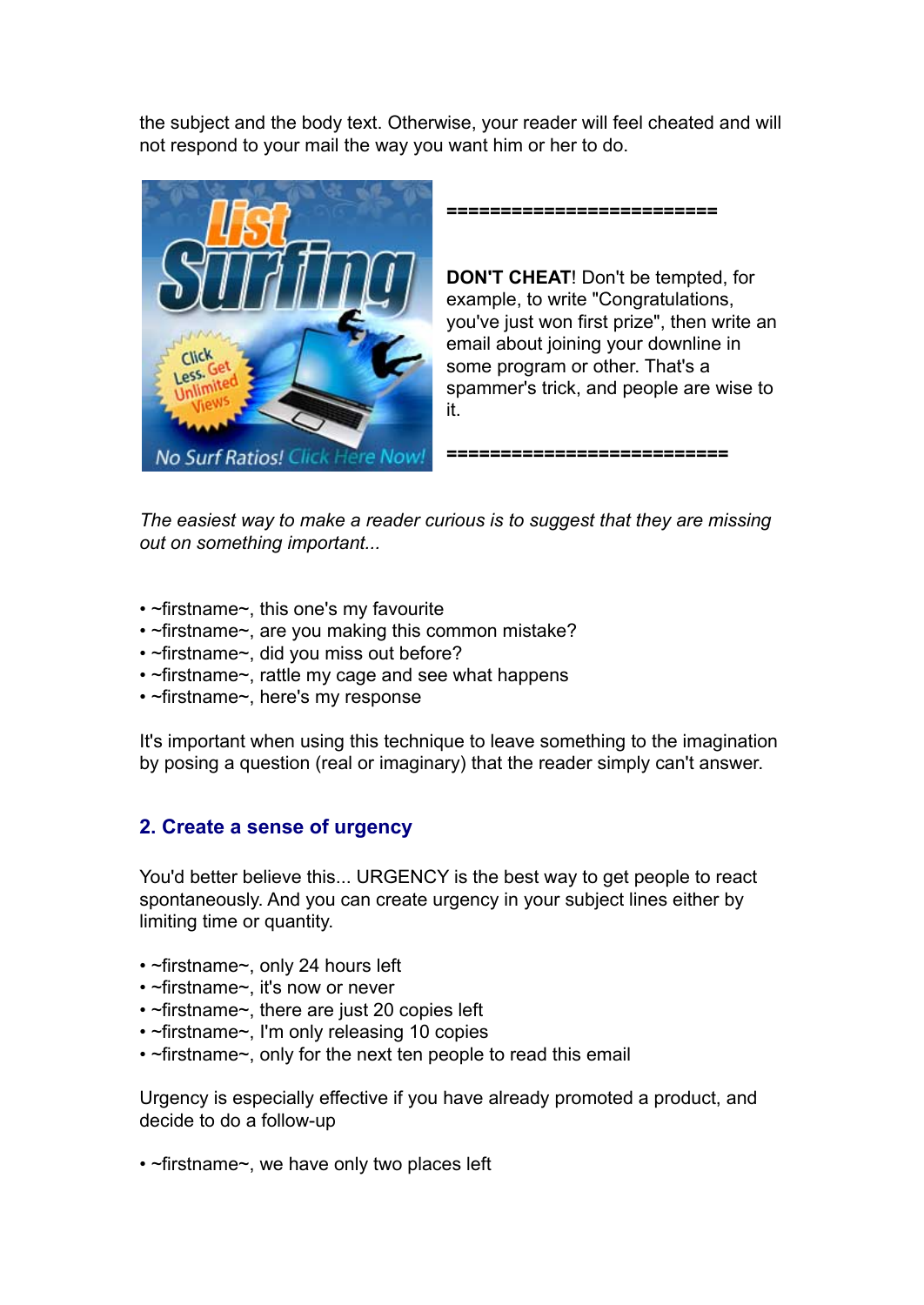• ~firstname~, there are now only eight left. (But use this one sparingly, because you can easily overdo it.)

#### **3. Share some news or make an announcement**

People are intrigued by new things, and generally want to have something before anybody else.

- ~firstname~, see it first
- ~firstname~, a new program just launched
- ~firstname~, important news just in
- ~firstname~, here's a new income-generator
- ~firstname~, be the first to see this.

#### **4. Clearly demonstrate a benefit to the reader**

Please note the difference between a 'feature' and a 'benefit.'

"Our grass cutter is twice the size" is a feature. "Our grass cutter will save you time" is a benefit.

"This car uses less gas" is a feature. "This car saves you money" is a benefit.

A benefit is something very specific that is good for the reader... save money, save time, make their life easier, etc. The key when writing subject lines that emphasize benefits is to consider your product or service from your customers' point of view...

How will they benefit from taking the time to read your e-mail? What will they learn? What will be their gain?

## *A list of winners*

Here are some excellent, proven subject line 'starters':

- Unlock...
- Open...
- $\cdot$  How To...
- Learn...
- Discover...
- Uncover...
- ...Exposed.
- ...Revealed.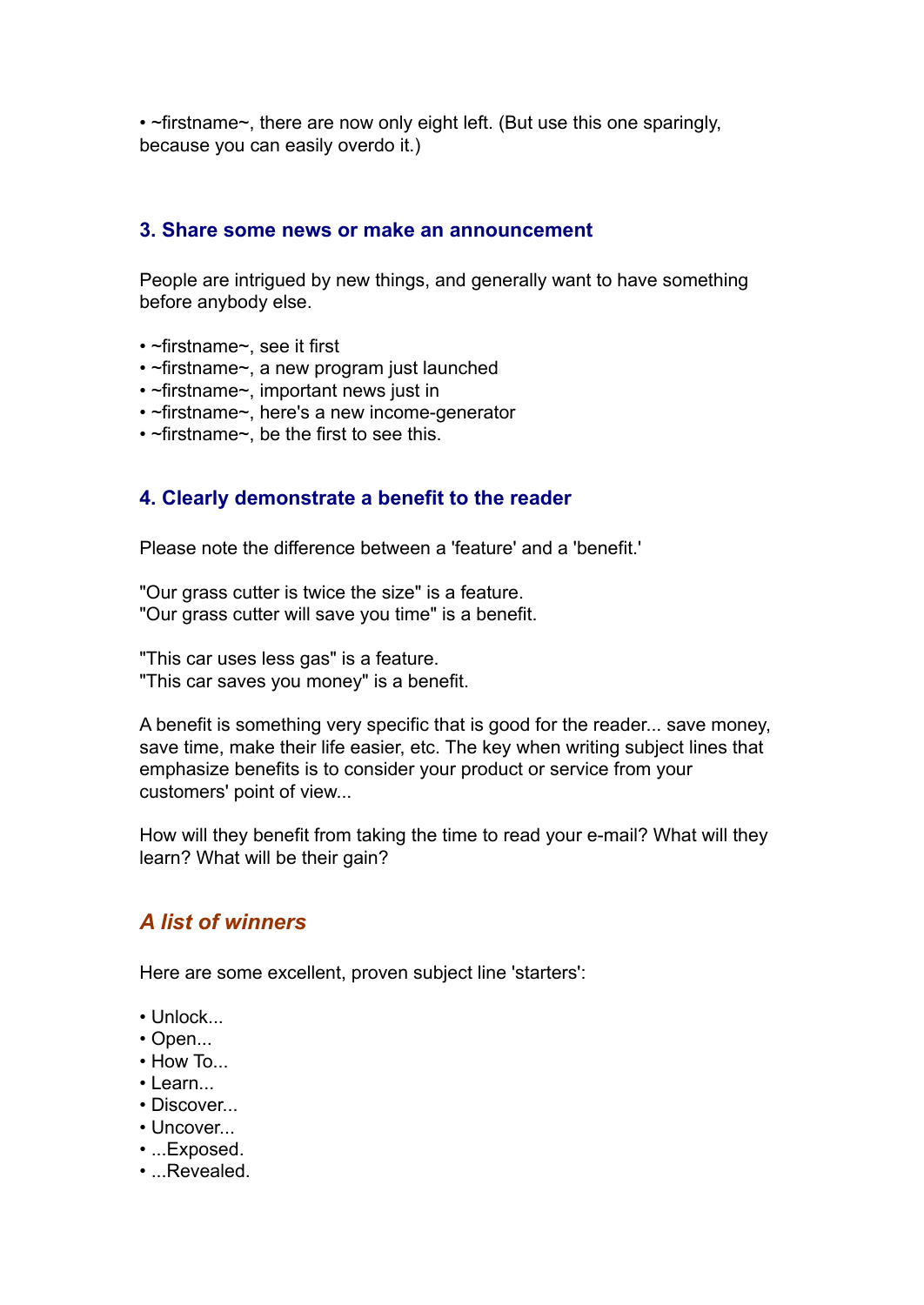- ...Explained.
- What You...
- Profit
- Save...
- Breaking News!...
- Special Alert!...
- Special Report!...
- Our Latest Article!...
- ( No. ) ( Adjective ) Ways...
- ( No. ) ( Adjective ) Tips...
- ( No. ) ( Adjective ) Strategies...
- ( No. ) ( Adjective ) Techniques...
- ( No. ) ( Adjective ) Tactics...
- ( No. ) ( Adjective ) Secrets...
- Make.
- Secrets Of...
- $\cdot$  Top (No.)...
- ( No. ) ( Adjective ) Ideas...
- ( No. ) ( Adjective ) Benefits...
- ( No. ) ( Adjective ) Reasons...
- ( No. ) ( Adjective ) Questions... ( No. ) ( Adjective ) Steps...

You can generate headlines quickly and effectively by using adjectives from this list and adding them to your product or service description.

- announcing astonishing at last
	-
	-
- 
- 
- 
- 
- special successful super
- time-sensitive unique unique urgent • special • successful • sure • super<br>
• time-sensitive • unique • wonderful • you<br>
• introducing • new • how-to
- 
- 
- 
- 
- 
- love limited offer powerful
	-
	-
	-
	-
	-
- 
- exclusive exclusive fantastic
- fascinating first free guaranteed
- incredible initial • improved
	-
- phenomenal revealing reversing revolutionary
	-
	-
- wonderful you breakthrough
	-

#### *Ready-Made Subject Lines for You*

And finally, a list of ready-made subject lines for you to swipe as you want. (Don't forget to make sure that they are appropriate to your message, though) The ~firstname~ tag is the tag you can use with your [leads leap list manager](https://leadsleap.com/?r=sentinel&s=subjectsreport) to personalise your email.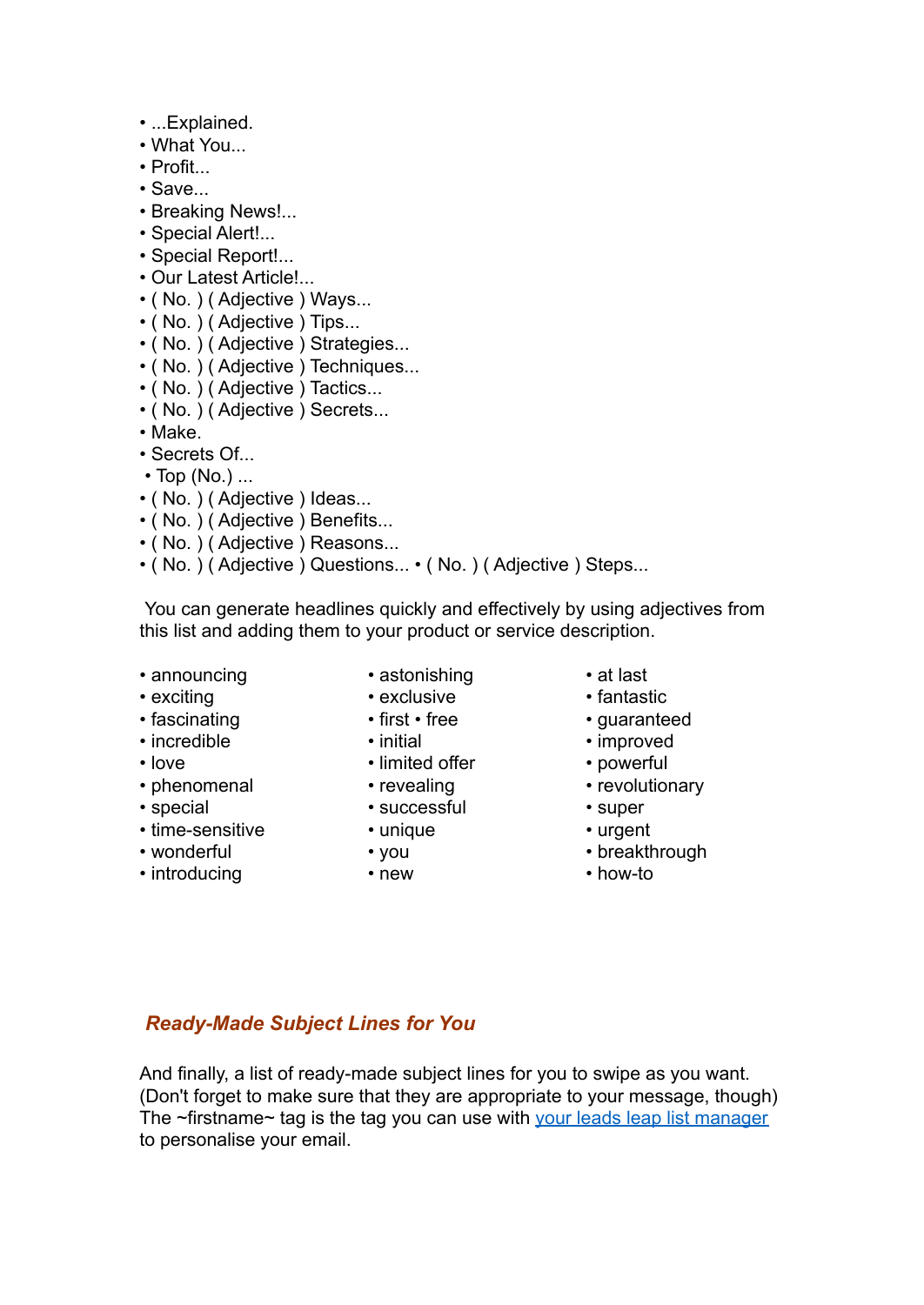- ~firstname~, did you know about this?
- ~firstname~, do you know anything about this?
- ~firstname~, what's my secret weapon?
- ~firstname~, here's my secret weapon?
- ~firstname~, a gift to help you linsert benefitl
- ~firstname~, a hot tip to help you linsert benefitl
- ~firstname~, can we make this work?
- ~firstname~, can you help?
- ~firstname~, I think you can help me
- ~firstname~, a question about Project X
- ~firstname~, a question about my last email
- ~firstname~, something for you to think about
- ~firstname~, have you got this yet?
- ~firstname~, I need your help
- ~firstname~, are you making this mistake?
- ~firstname~, are you making the same mistake?
- ~firstname~, have you made any of these critical mistakes?
- ~firstname~, what your colleagues won't tell you
- ~firstname~, the secret that only I will tell you
- ~firstname~, this one is my favourite
- ~firstname~, which one do you prefer?
- ~firstname~, here's what I found
- ~firstname~, here's what I discovered
- ~firstname~, are you ready?
- ~firstname~, are you missing out?
- ~firstname~, are they stealing your business?
- ~firstname~, are you losing business to them?
- ~firstname~, how many customers will you lose today?
- ~firstname~, pay less than your neighbours did
- ~firstname~, pay less than your competitors did
- ~firstname~, you've waited long enough
- ~firstname~, here's your gift
- ~firstname~, here's the gift I promised
- ~firstname~, which do you like better?
- ~firstname~, which do you prefer?
- ~firstname~, a unique idea
- ~firstname~, I created this for you
- ~firstname~, some news about [insert description]
- ~firstname~, I thought you would like to know
- ~firstname~, be the first on your block
- ~firstname~, be the first to get this
- ~firstname~, the tool that will make or break your business
- ~firstname~, have your competitors heard?
- ~firstname~, don't miss out
- ~firstname~, you don't want to miss this
- ~firstname~, only a few left!
- ~firstname~, your last chance to get this